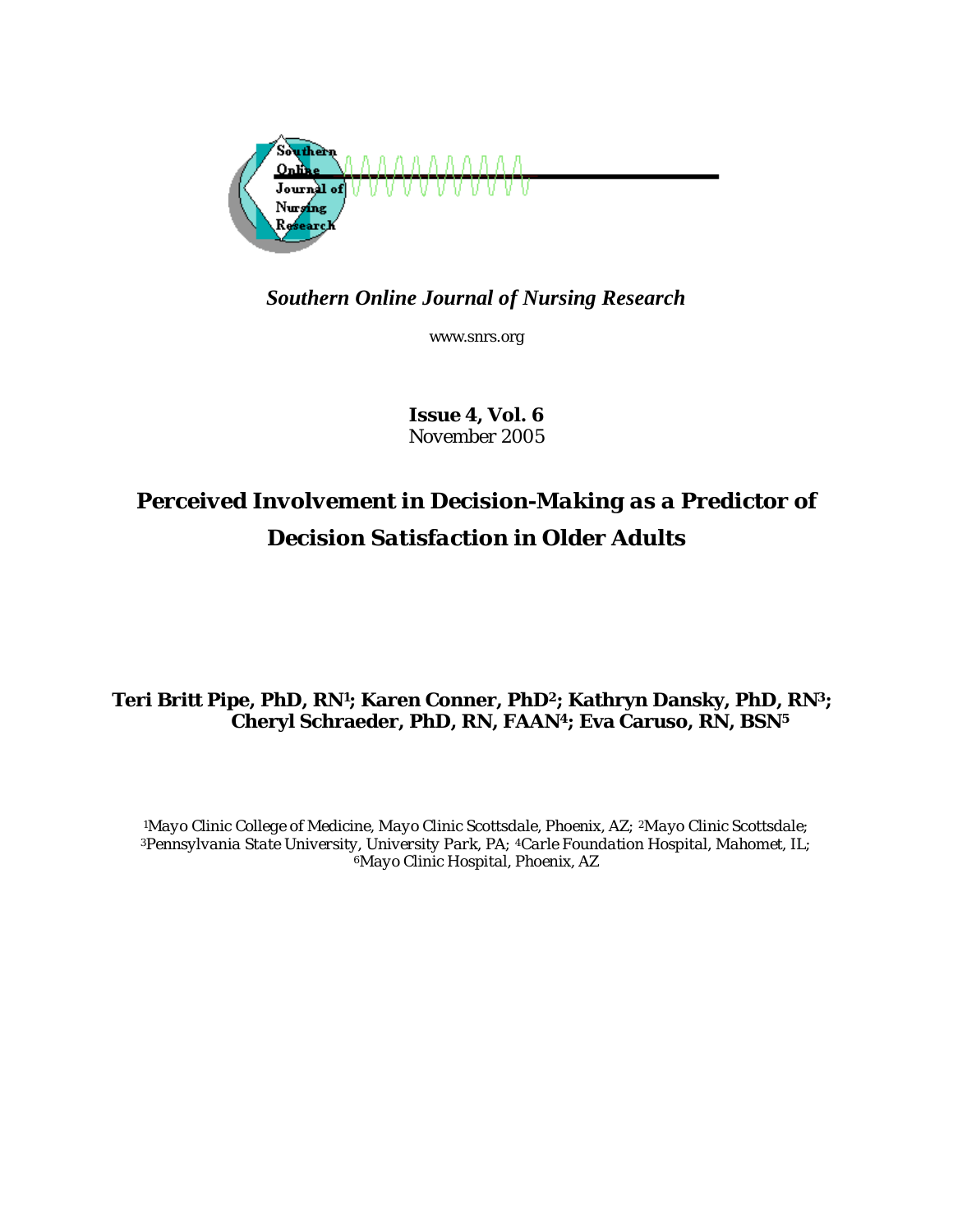*SOJNR,* Issue 4, Vol. 6, p*.* 2

#### **Abstract**

**Background:** Currently, participatory decision-making between patients and clinicians is considered an important component of quality health care. Older adults are often portrayed as desiring a more passive, traditional role in care, though there is little evidence to support this view. Little information is available about the relationship between perceptions regarding involvement in decision-making and patient satisfaction in older adults.

**Purpose:** To investigate demographic and perceptions of shared decision-making factors contributing to patient satisfaction in older adults.

**Methods** A longitudinal survey design was implemented. The sample for this study included older enrollees in a managed care plan who returned baseline and 1-year questionnaires (n= 611) containing demographics, health status, perceived shared decision-making and ratings of patient satisfaction with decisions.

**Results:** Multiple regression was used to model the effects of age, gender, health status, education level, and perceived involvement decision making at baseline on decision satisfaction scores at 12 months. Findings indicated baseline level of perceived involvement in decision making was a statistically significant predictor (*p <* .001) of patient satisfaction at 12 months.

 **Conclusions:** Perceived involvement in decisions may be one mechanism impacting decision satisfaction. Nurses are well-positioned for advocacy and leadership roles facilitating involvement in decision-making.

*Key words: Participatory decision-making, older adults, patient advocacy, health outcomes, satisfaction with decisionmaking*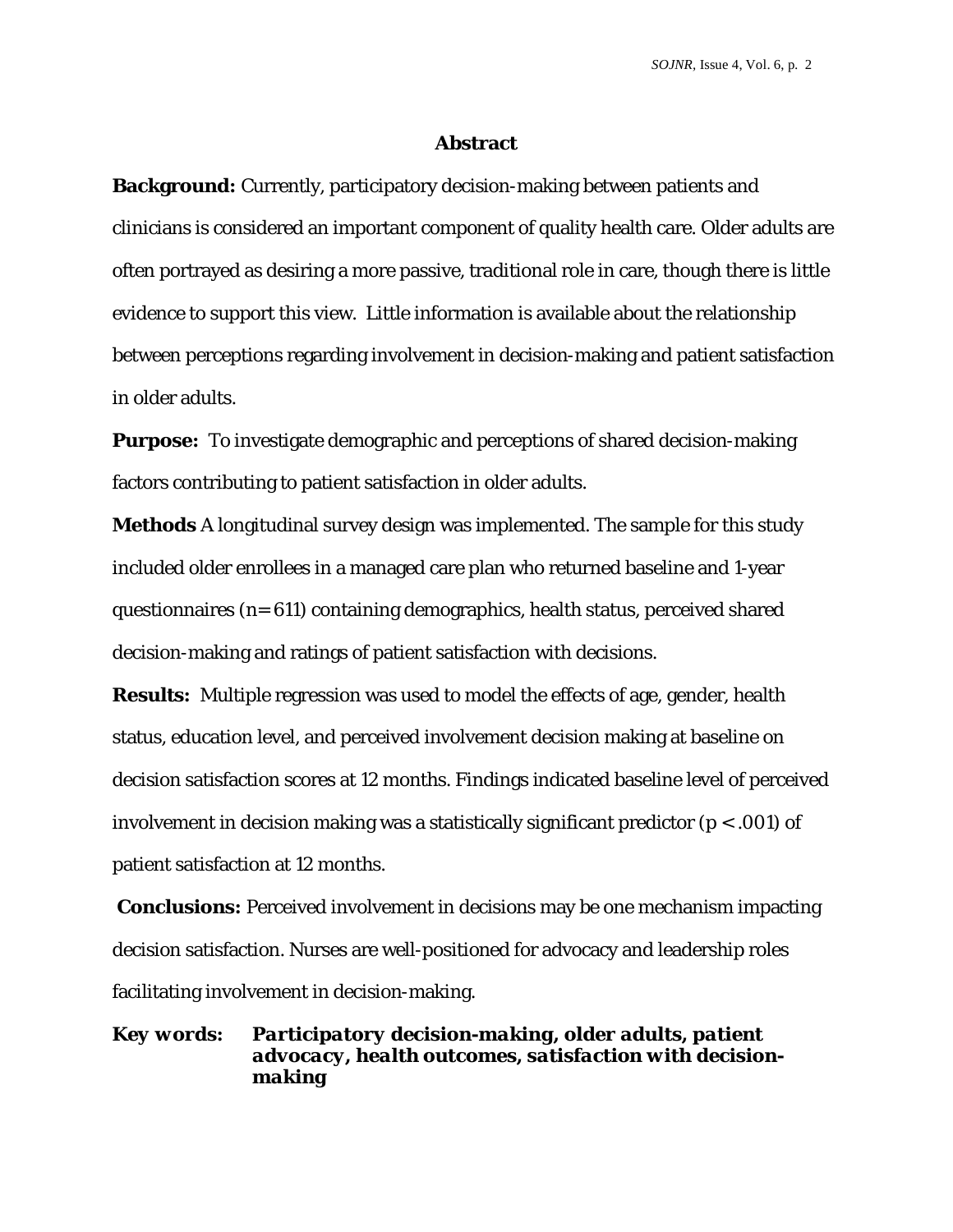#### **Introduction**

Current clinical practice encourages active patient participation in health care decision-making.**1-5** The shift from a traditional, paternalistic model to a participatory decision-making style promoting patient autonomy and self determination resulted from ethical, legal, and social concerns raised in the patients' rights movement of the 1960s.**6-8** This transition to a collaborative relationship between patient and physician was accompanied by significant technological advances in health care, the development of alternative treatment options eliciting differing risks and benefits, and the proliferation of healthcare information sources available to the general public. The combination of technologically advanced health care, multiple treatment options, and occasionally confusing and contradictory information has created complex and often stressful decision-making scenarios for patients. As a result, the decision-making dynamics of the clinical encounter may not, in some cases, be satisfactory for the patient. The challenges of participatory decision-making may be particularly salient for older adults.

Conceptually, patient perceived

involvement in decision-making may have a positive impact on satisfaction with healthcare decision-making. When patients are more satisfied with decision-making, they may be more likely to adhere to health promotion behaviors and treatment regimens. Subsequently, adherence may lead to more positive health outcomes.**<sup>9</sup>** Therefore, the concepts in this study are related within a broader context of patient participation in decision-making and health outcomes.

Researchers reveal considerable variability in patient response to shared decision-making. Some investigators find that patients want to be informed about their health care options and take an active role in decision-making.**<sup>10</sup>** Others describe indications that patients want to be informed but prefer that care and treatment decisions be made by clinicians.**11-14**

Part of the variability in patient decision-making preferences and perceived involvement may be influenced by patients' age.**15** Older people are less likely to seek an active role in health care decision-making and information gathering processes.**16-17** The reluctance of older patients to seek more control in health care decision-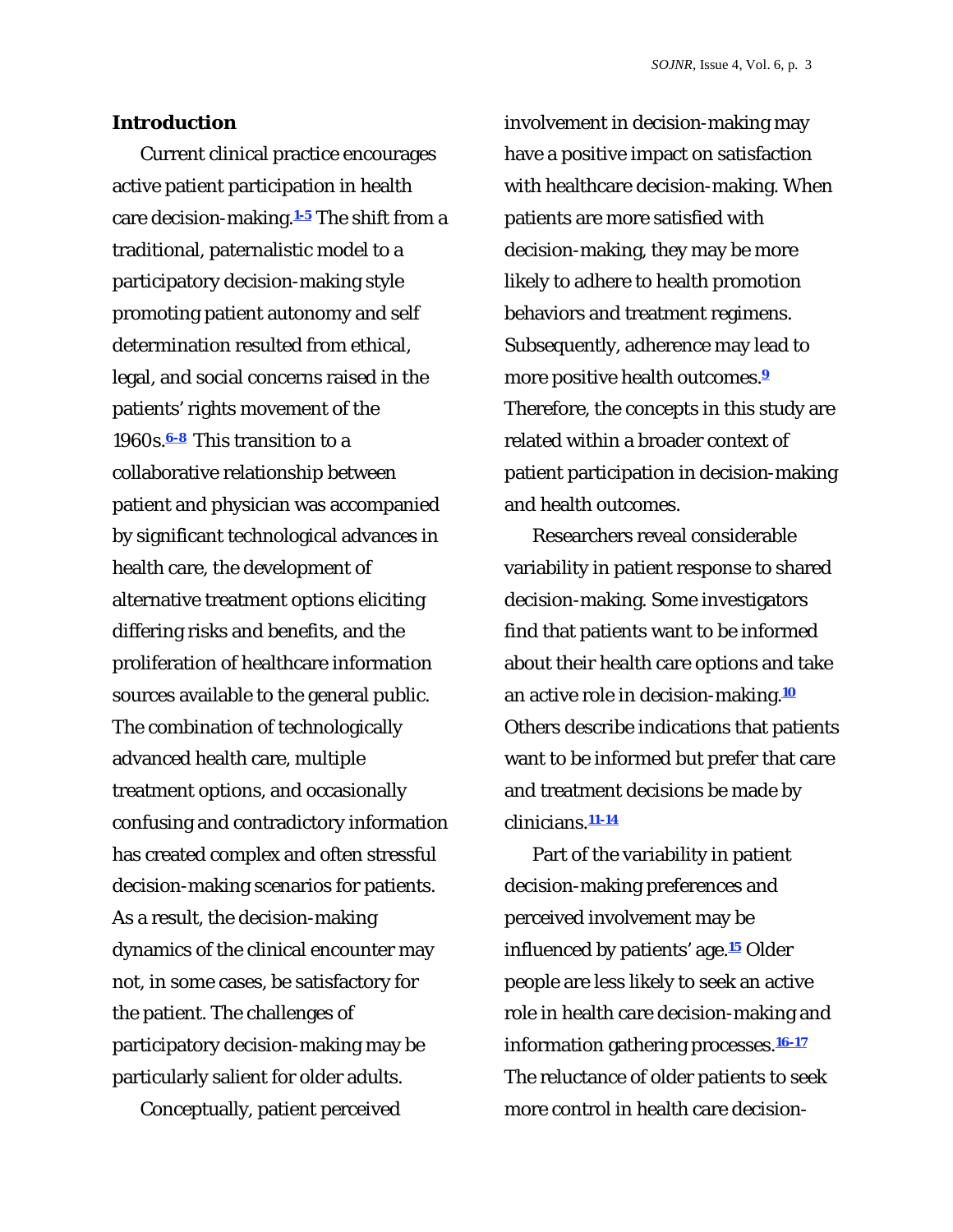making may be a generational phenomenon related to previous life experiences with a more paternalistic view of the patient-clinician relationship. Preferences for decisionmaking styles may change as "baby boomers" age.

Much of the previous research on shared decision-making was designed with decision-making as the dependent variable, focusing on the demographic and medical characteristics of patients as they are related to the patient's expressed preference for participation in the decision-making process. Few researchers have treated perceived involvement in decision-making as the independent variable and examined its impact on various aspects of the health care experience. Researchers have presented findings indicating that quality of life following diagnosis of a serious illness is enhanced when patients perceive they have had a voice in selecting treatment options.**18-19** The results suggest that meeting a patient's desired level of participation in the decision-making process may be associated with higher levels of decision satisfaction for patients.

An emerging goal of health care organizations and providers is

increasing patient satisfaction with specific treatment decisions. Although shared decision-making between clinicians and patients may empower patients and enhance satisfaction with the clinical encounter *generally*, there is limited empirical evidence documenting the more specific relationship between patients' perceived participation and satisfaction with the decision-making process itself. The literature also lacks longitudinal studies that examine the predictive value of patient perceived involvement in decision-making on decision satisfaction over time, particularly in older adults. The approach used in this study was designed to address these issues. The purpose of this study was to examine the longitudinal relationships among demographic factors and perceptions of shared decision-making in a sample of Middle Western older adults.

#### **Methods**

A longitudinal panel, descriptive design was chosen for this study in order to address the predictive value of demographic and decision-making factors across time. The administrative data were derived from components of a larger survey conducted by a large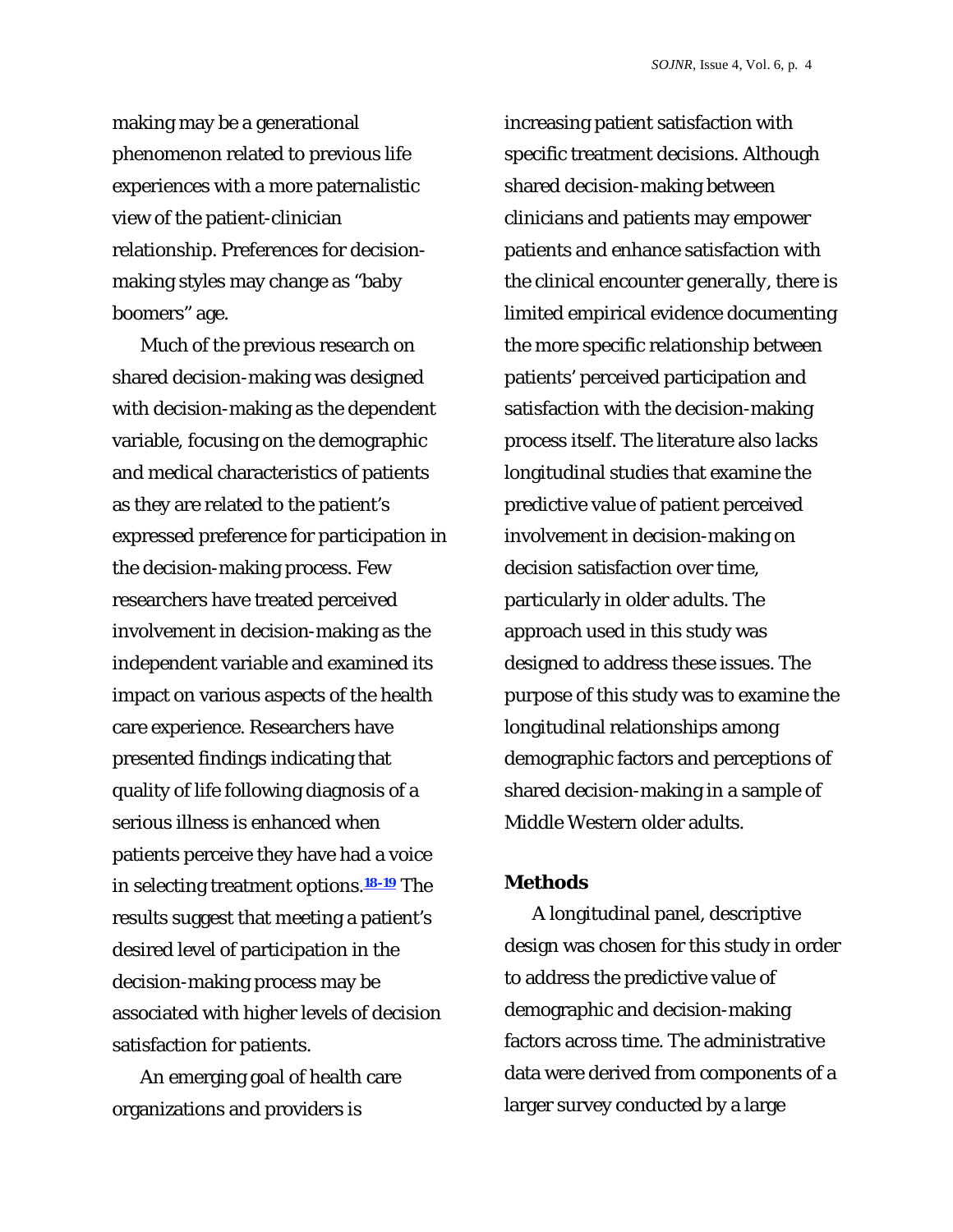managed care organization in the Midwest that served an older population. The study was approved by the IRB of the organization. The survey collected information on demographics, perceived involvement in decisionmaking, and patient satisfaction with the decision-making process at baseline when the patient enrolled in the managed care plan and again 12 months later.

The sample for this study included enrollees aged 50 and older who joined the managed care organization during its first year of operation and returned the baseline and 1-year follow-up questionnaires. The setting was predominantly rural, with some smaller cities included. All individuals who enrolled were asked to complete two waves of a mailed questionnaire. The response rate for baseline questionnaires was 95%. However, only 611 of the 1,191 initial respondents completed both baseline and 1-year follow-up questionnaires reflecting a total response rate of 48.7%.

The sample size was based on the number of subjects completing both rounds of the survey. This is the usual approach when working with administrative datasets. An alternative would have been to use only the first round of the survey, but that would have yielded only cross-sectional data and we wanted to explore how the variables reacted over time. Power estimates indicated that a statistically significant *R2* with alpha equal to .05 was expected to occur more than 93% of the time when a statistically significant effect exists.**20** Questionnaires contained information on demographics, self-rated health status, perceived involvement in health care decision-making, and patient ratings of satisfaction with the decision-making process.

Perceived involvement in decisionmaking was conceptualized as the patient's perspective on his or her involvement in the management of healthcare decisions.**21** The instrument used to measure perceived involvement in decision-making was the 13-item selfreport Perceived Involvement in Care Scale (PICS).**21** The PICS has been used in previous research and has a reported Cronbach's alpha of 0.73.**21** It was originally tested in a sample of general medicine patients presenting with new symptoms or an exacerbation of previous symptoms. The PICS focuses on the exchange of information and control between patients and physicians,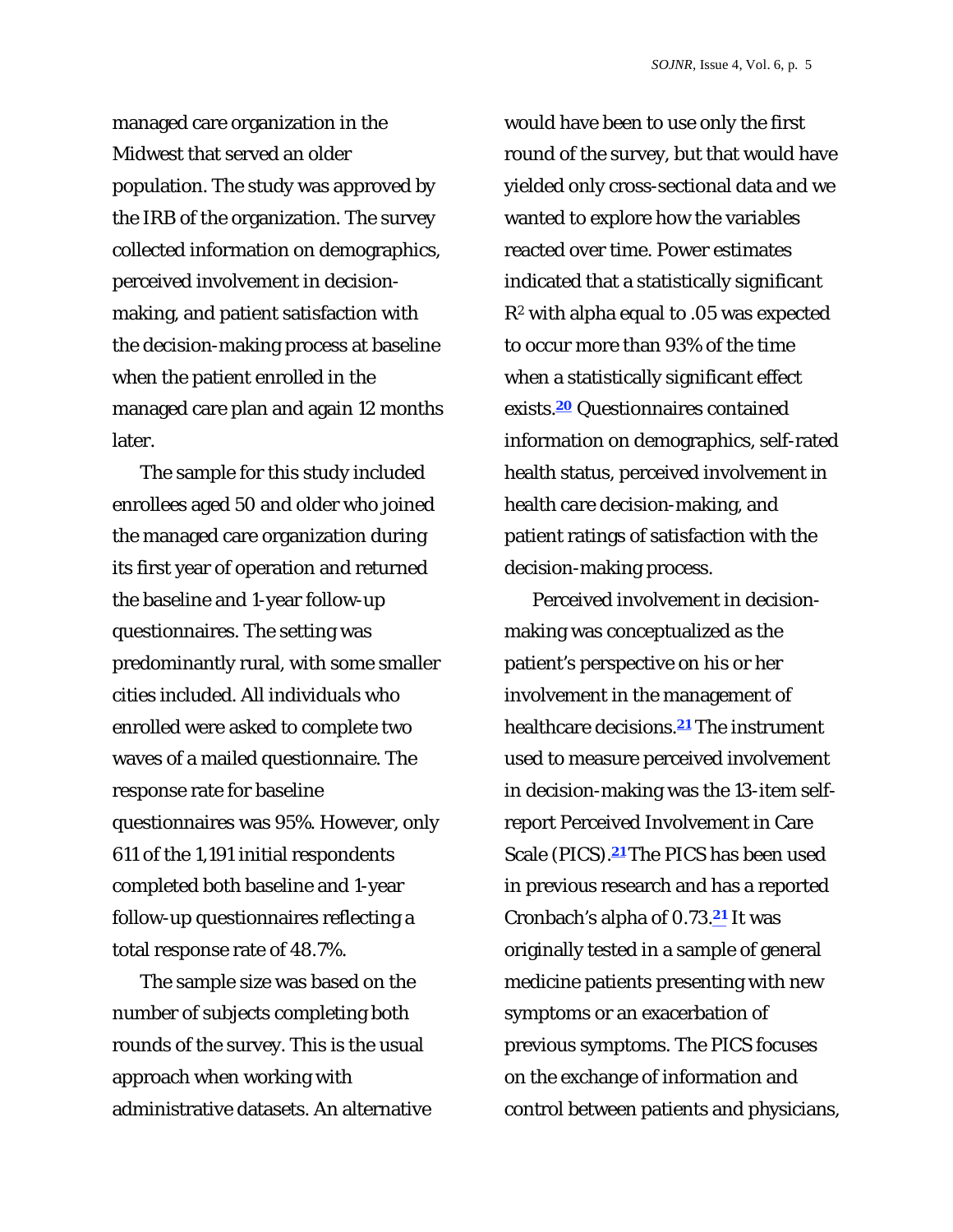and provides sound instrumentation for an assessment of the relationship between perceived decision-making involvement and decision satisfaction. The PICS has demonstrated high reliability and is worded appropriately for a sample of older adults. It is brief and easy to administer and score. Questions are answered "yes" (coded as 1) or "No" (coded as 0) and address specific areas of perceived involvement such as explanation of symptoms and treatment, encouraging questions from patients, and agreement between patient and physician about treatment. PICS scores have been found to be positively associated with patients' understanding of treatment, expected functional improvement, and satisfaction with physician and health care services.**<sup>21</sup>** Scoring is done by summing individual items to derive a total scale score with higher scores indicating a stronger perceived involvement in the management of healthcare decisions.

Holmes-Rovner et al.**22** defined patient satisfaction with healthcare decisions as the extent to which a decision is perceived by the patient as informed, consistent with his or her personal values, and is behaviorally implemented by the patient. In the

research reported here, patient satisfaction with decision-making was measured using the 6-item Patient Satisfaction with Decision Scale (SWD).**22** The SWD has been used in previous research and has a reported Cronbach's alpha of 0.88. It was originally tested in a sample of women seeking information about menopause symptom management. It has also been found to be reliable and valid when used with elderly subjects, students, health employees and patients with respiratory and cardiac disorders.**22** Likert scoring fields are used and patients are asked to express their level of agreement with six statements. Item scores are summed to acquire a scale score.

#### **Results**

The Cronbach's alpha for the PICS was .81 at baseline and .80 at 1 year. Since the SWD measure was only analyzed at the 12-month time period (which is conceptually appropriate), baseline to 1-year comparisons are not available for test-retest reliability for that scale.

The analyses included both descriptive and inferential statistics. First, descriptive statistics were calculated for the independent and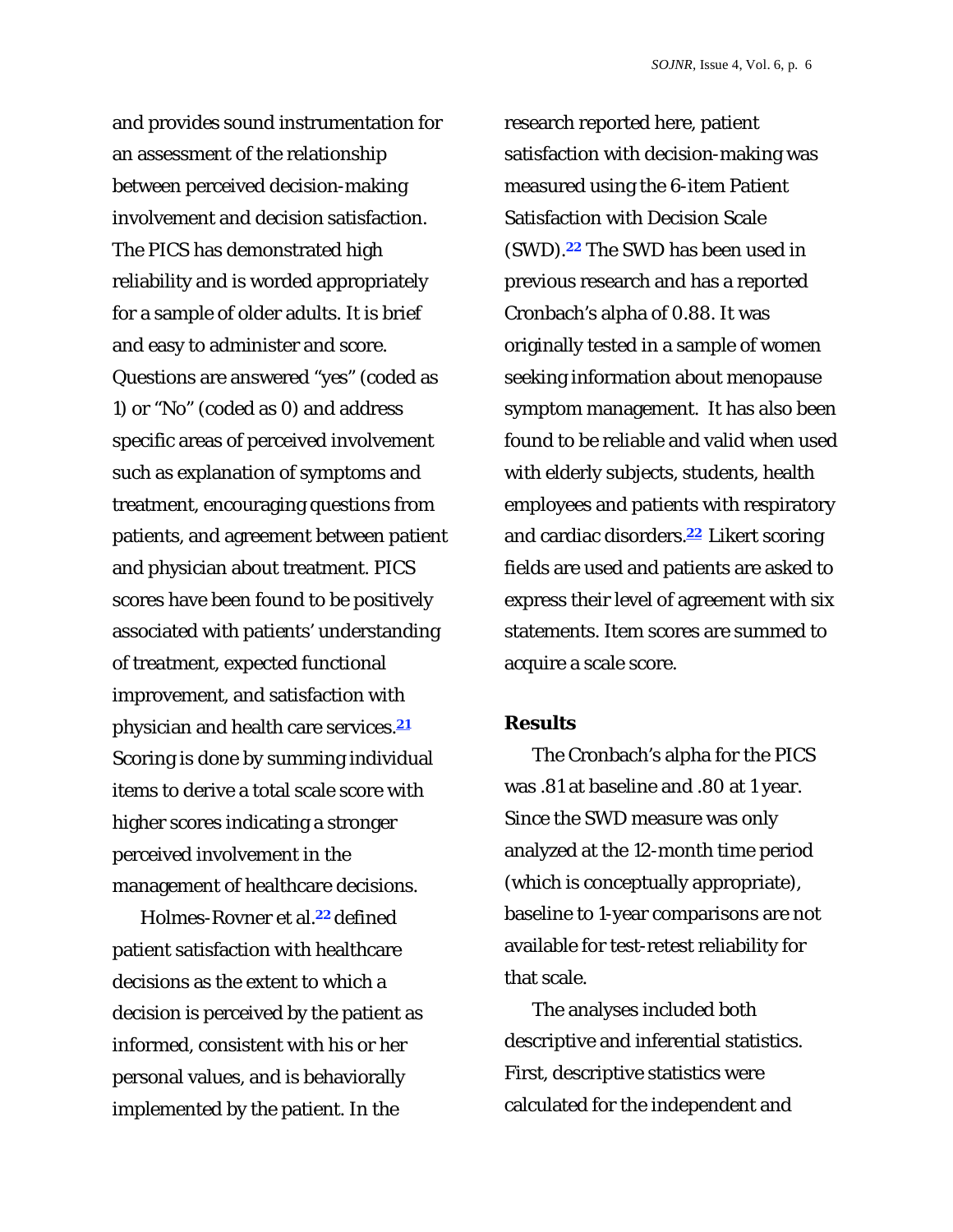dependent variables. Correlation matrices were generated between all the major variables. The findings from this initial analysis guided the multivariate analyses. Multiple regression was used to test the research question regarding the relationship of age, gender, health status, education and perceived participation in decision-making (PICS) at baseline to satisfaction with decisionmaking (SWD) at 12 months. Multiple regression was chosen because this statistical method enables the researcher to postulate the relationship between a continuous dependent variable, independent variables and an error term; it also maximizes the longitudinal aspect of the data. The equation included baseline measures of age, gender, education level, general health status and PICS scores as the independent variables and the SWD

score at 12 months as the dependent variable.

Demographic characteristics of the sample are displayed in Table 1. The sample reflects a somewhat younger age than is typically associated with the Medicare population because spouses of primary beneficiaries could also enroll and were included in the data set. The mean age of study participants was 73.3 with a range of 50-100. The sample was predominantly White and most respondents considered their health good, very good or excellent. There were no significant differences between responders and non-responders on the second wave of the survey, with the exception of those with higher levels of education tended to complete the second round of the survey when compared with those with lower levels of education.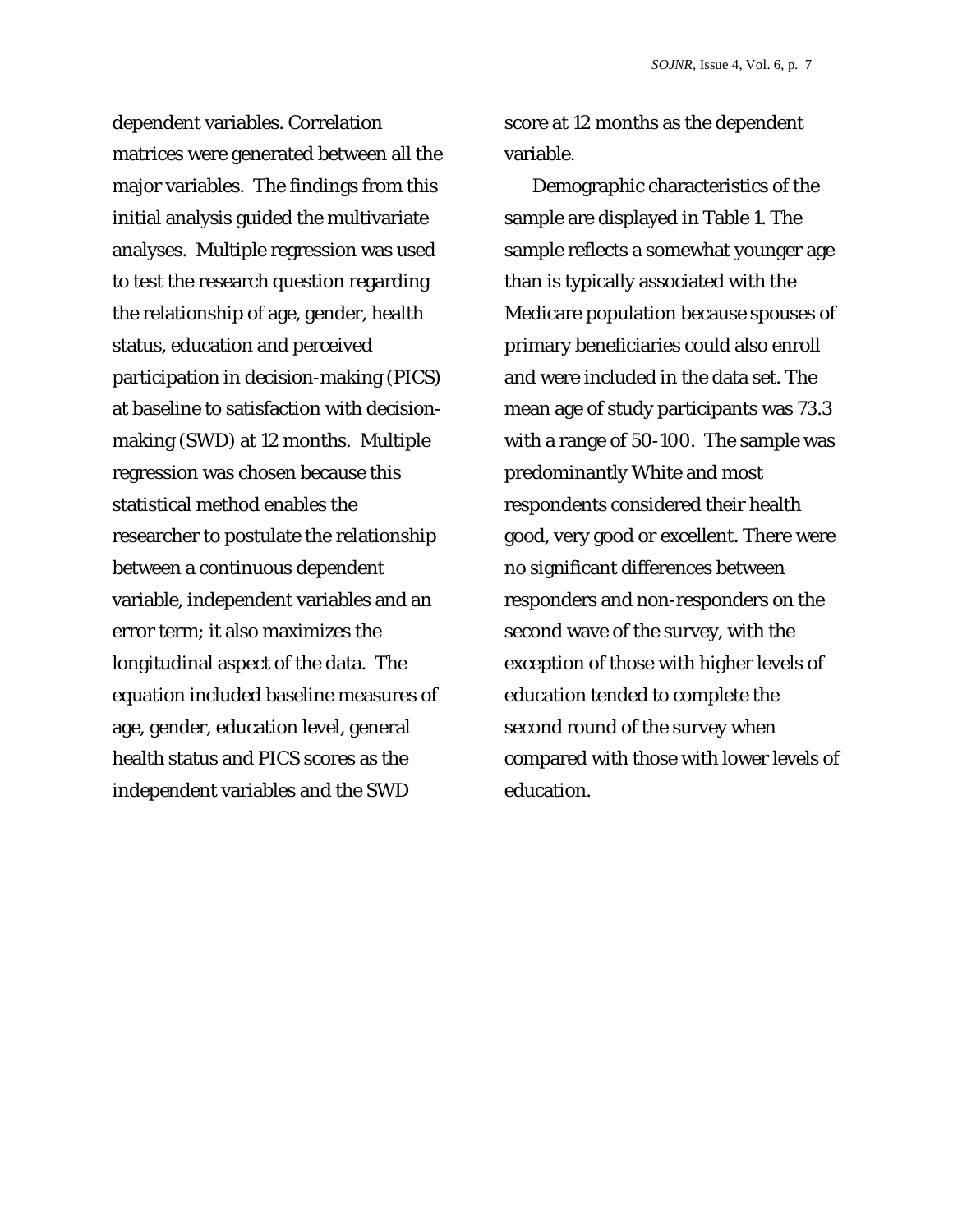## **Table 1 Characteristics of the study sample**

| Demographics                      |              |
|-----------------------------------|--------------|
| Mean age in years (s.d.)          | 73.28 (7.16) |
| Women (%)                         | 59.0         |
| High school graduate or above (%) | 74.0         |
| Race (% of sample)                |              |
| White                             | 93.0         |
| African American                  | 1.0          |
| Asian                             | 0.5          |
| Native American                   | 2.0          |
| Other                             | 3.0          |
| General Health (% of sample)      |              |
| Excellent                         | 9.6          |
| Very Good                         | 35.5         |
| Good                              | 39.5         |
| Fair                              | 14.7         |
| Poor                              | 0.7          |
|                                   |              |

The study hypothesis was that baseline measures of perceived involvement in decision-making, age, gender, and health status predict subsequent patient satisfaction with their health care decisions (SWD) at a statistically significant level. The data were analyzed by multiple regression, using as regressors age, gender, education, general health status, and patient perceptions of involvement in decision-making. The dependent variable was patient satisfaction with health care decisions one year after enrollment in the managed care plan. The overall relationship was statistically significant (F = 7.249, *p <* .001) in

predicting long-term satisfaction with health care decisions (Table 2). The regression model was a rather poor fit  $(R<sup>2</sup>$  adjusted = .056), indicating the presence of other factors that account for variation in SWD. With other variables held constant, higher baseline levels of patient perceptions of involvement in the decision-making process were significantly related to the patient's satisfaction with their care and treatment decision at one year. Patients' more positive evaluation of their health status was also related to satisfaction with the health care decision. Further, there was a significant and negative correlation between age and perceived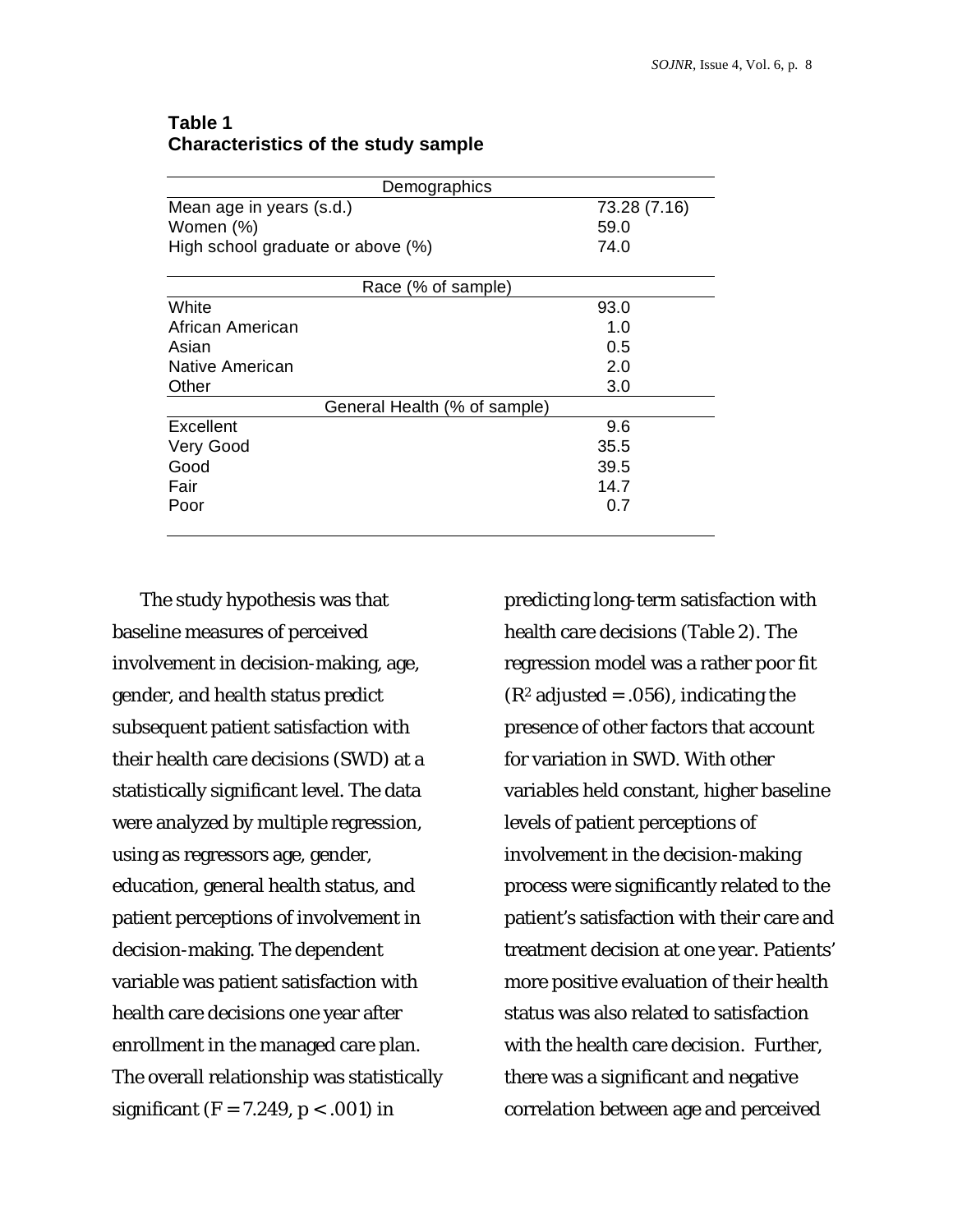involvement in decision-making. This

finding may indicate that older people

perceive less involvement in health care

decision-making.

## **Table 2**

**Regression analysis of the effects of perceived shared decision-making, health status, age, gender and education on Patient Satisfaction with Decision Scores (dependent variable) (n = 611)** 

|                        | Unstandardized<br>Coefficients |            | Standardized<br>Coefficients |          | Sig.     |
|------------------------|--------------------------------|------------|------------------------------|----------|----------|
|                        | ß                              | Std. Error | β                            |          |          |
| (Constant)             | 23.661                         | 1.578      |                              | 14.997   | $.000**$ |
| <b>PICS Baseline</b>   | .153                           | .048       | .127                         | 3.188    | $.002*$  |
| <b>Health Status</b>   | $-.713$                        | .169       | $-169$                       | $-4.208$ | $.000**$ |
| Age                    | .002                           | .019       | .054                         | 1.351    | .177     |
| <b>Education Level</b> | .123                           | .096       | .052                         | 1.279    | .202     |
| Gender<br>$R^2$        | .001<br>.056                   | .295       | .000                         | .005     | .996     |
| F for change in $R^2$  | 7.249**                        |            |                              |          |          |

Dependent variable: SWD

\**p* < .005; \*\* *p <* .001

*Limitations.* The current study has several limitations. The variables are based on self-report. Further, while the longitudinal design of the study strengthened many aspects of the study, it also meant that attrition had to be considered. Attrition and incomplete questionnaires reduced the sample by approximately 600 participants. A mail survey response rate of 50% is good, though it would have been optimal to employ a systematic reminder system. While statistical power was still adequate, a larger sample size would lead to greater generalizability of the findings. In addition, the sample was derived from a fairly homogeneous

population in the Midwest; the findings may not hold true in other populations. Also, confounding variables such as number of visits, involvement of family members, type of decisions made and mental status variations could not be accounted for in this secondary analysis of the data set.

# **Discussion**

Perceived involvement in decisionmaking is an important component of decision satisfaction from the patients' point of view in this sample of adults age 50 and older. The mutual exchange of information is an important contributor to satisfaction with health care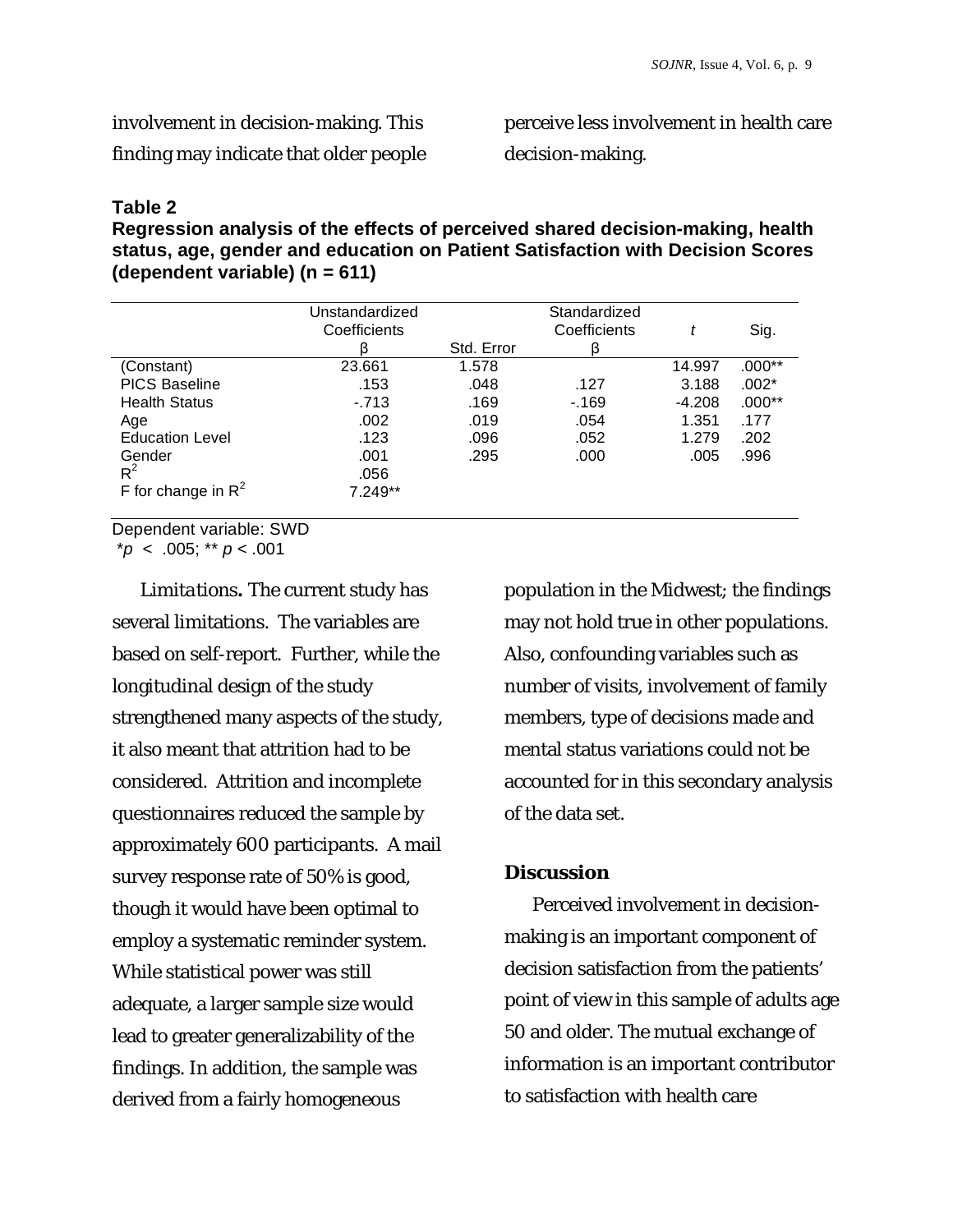decisions. The results also indicate that as age increases in the adult population, patients are less likely to perceive an exchange of information with health care providers. The results indicate that age is inversely related to perceived involvement in decision-making at a statistically significant level. Conceptually, this decreased level of perceived involvement may place older patients at risk for decreased adherence to prevention and treatment regimens which may result in less optimal health outcomes.**<sup>9</sup>**

There are several possible explanations for the lower perceived involvement in decision-making among older respondents. Barriers to participatory decision-making in the elderly may include adherence to traditional social norms that support a passive patient role, sensory and cognitive changes that may interfere with decision-making, and potential ageism on the part of the health care team. For example, it has been shown that physicians spend less time with older patients when compared with younger patients,**23** which may also be true with other members of the health care team as well. Further research should assess if perceived involvement

in decision-making is a product of age cohort differences in the norms that govern the patient-clinician encounter or a result of the physical effects of the aging process that may reduce patients' energy levels and ability to participate in the decision-making process.

The implications of our research are consistent with the literature, that regardless of the causes, older adults may be at risk for exchanging limited information about health related issues, and they may also be less likely to give providers information that may be pertinent to making good health care decisions.**24** Clinicians are at risk for making ill-informed decisions that may lead to side effects or other untoward consequences that could be prevented if patients shared information more freely.**25** Clinicians may need to spend more time and effort with older patients explaining procedures or treatment plans. Equally important is the implication that clinicians need to take more time to listen to geriatric patients as they explain their health concerns and personal treatment preferences. Clinicians and researchers may also consider developing targeted interventions designed to increase perceived involvement in health care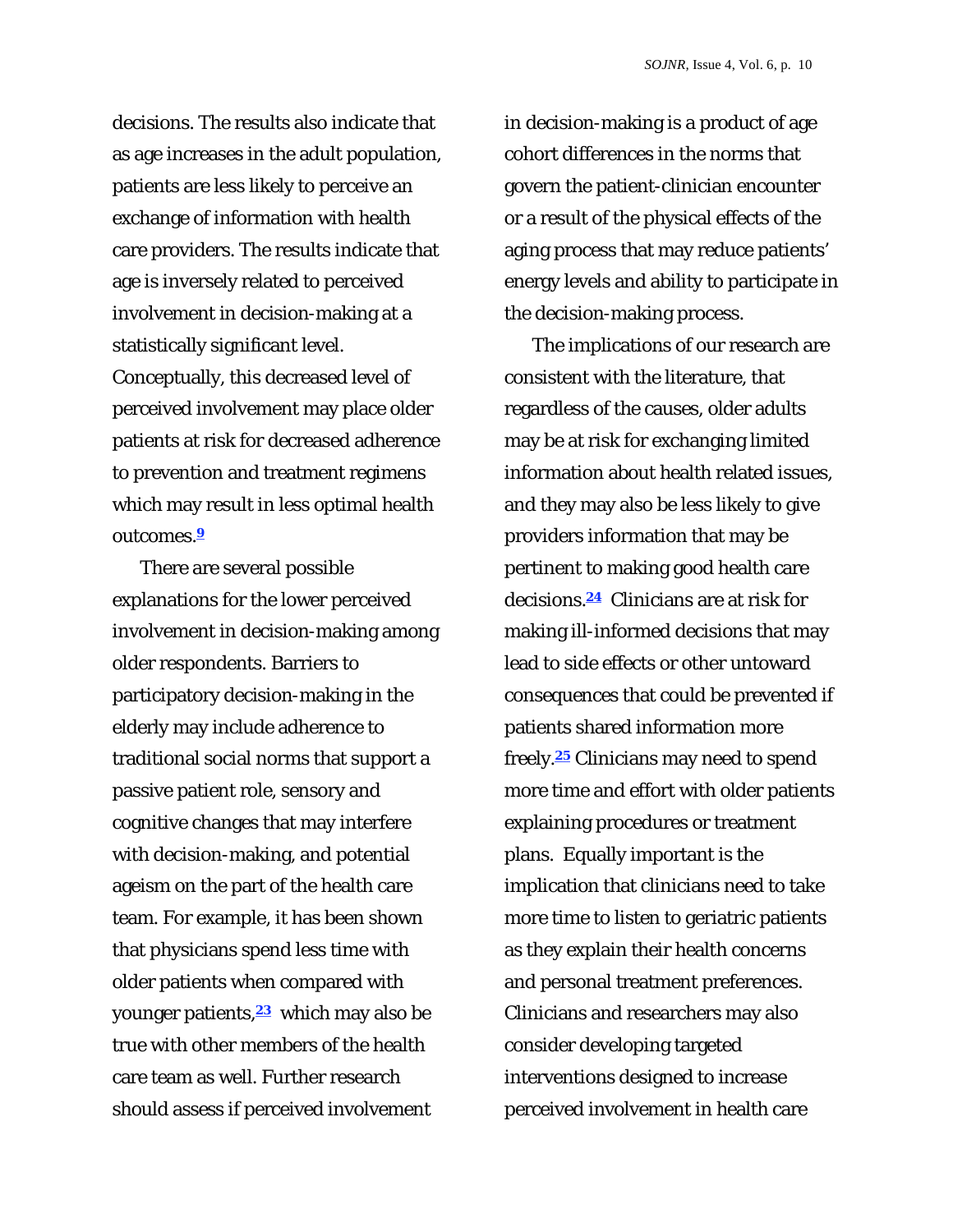decision-making among elderly patients. The goal would be to ultimately increase patient participation and involvement in prevention and treatment strategies that could subsequently improve health outcomes.**<sup>9</sup>**

It is also important to assess and address potential communication difficulties such as impaired hearing or vision when sharing information with geriatric patients in addition to spending more time explaining health conditions and treatments to patients. Information exchange may be enhanced by using multiple modalities such as videos, audio tapes and written information. Working closely with family members and other caregivers to encourage adequate exchange of information and optimal participation in decisionmaking is also a key role for clinicians. Additionally, clinicians can reinforce with patients the health benefits that can be derived when patients fully share information related to their health conditions.

Perception of involvement in decision-making warrants further research, particularly in the geriatric population. Interventions for increasing participation, or perhaps more optimally, matching the level of participation with the preference for participation may be a mechanism for increasing patient satisfaction with health care decisions. Satisfaction with decisions as well as the converse, regret, are important aspects of ethical patientfocused care. These issues will continue to be of interest and concern, particularly as health care decisions become more complex due to increased information and technology. Further research is also needed to explore the relationship between satisfaction with decision-making, adherence to treatment regimens and health outcomes in the elderly. Nurses and others on the health care team are wellpositioned to play an advocacy role for older patients in facilitating decisionmaking from the patient's perspective.

## **References**

1. Barry, M. (1999). Involving patients in medical decisions: How can physicians do better? *Journal of the American Medical Association, 282*, 2356-2357.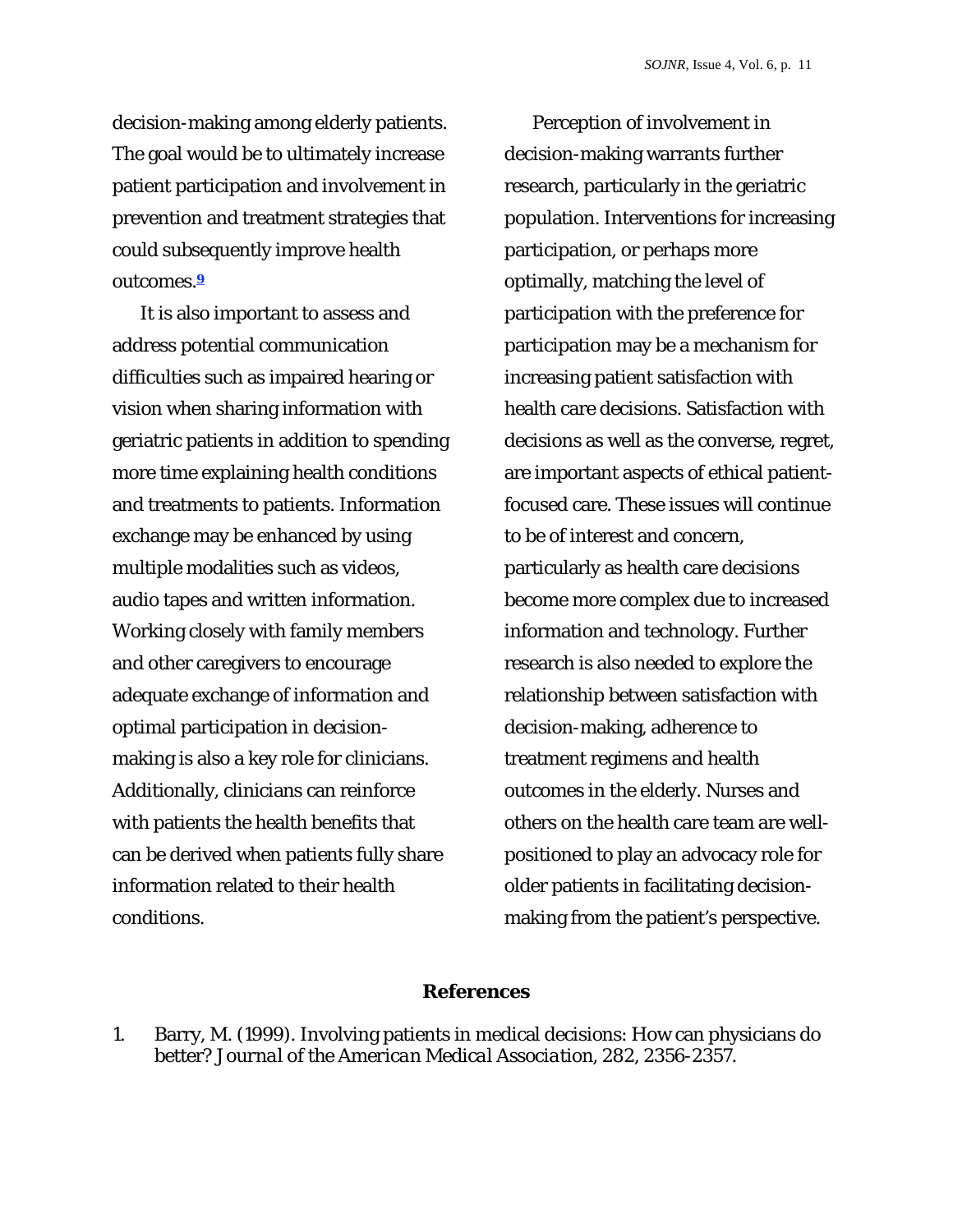- 2. Braddock, C., Fihn, S., Levinson, W., Jonsen, A., & Pearlman, R. (1997). How doctors and patients discuss routine clinical decisions: Informed decision-making in the outpatient setting. *Journal of General Internal Medicine, 12,* 339-345.
- 3. Braddock, C., Edwards, K., Hasenberg, N., Laidley, L. & Levinson, W. (1999). Informed decision-making in outpatient practice: Time to get back to basics. *Journal of the American Medical Association, 282*, 2313-2320.
- 4. Sheridan, S., Harris, R., Wollf, W. et al., (2004). Shared decision-making about screening and chemoprevention: A suggested approach from the U.S. Preventive Services Task Force. *American Journal of Preventive Medicine, 26*, 56-66.
- 5. Briss, P., Rimer, B, Reilly, B., et al. (2004). Promoting informed decisions about cancer screening in communities and healthcare systems*. American Journal of Preventive Medicine, 26*, 1: 67-80.
- 6. Sutherland, H., Llewellyn-Thomas, H., Lockwood, G. & Tritchler, D. (1989). Cancer patients: Their desire for information and participation in treatment decisions. *Journal of the Royal Society of Medicine, 82*, 260-263.
- 7. Laine, C. & Davidoff, F. (1996). Patient-centered medicine: A professional evolution. *Journal of the American Medical Association, 275*, 152-156.
- 8. Ford, S., Schofield, T. & Hope, T. (2003). What are the ingredients for a successful evidence-based patient choice consultation? A qualitative study. *Social Science and Medicine, 56*, 589-602.
- 9.Rothert, M., Holmes-Rovner, M., Rovner, P., Kroll, J., Breer, L., Talarczyk, G., Schmitt, N., Padonu, G. & Wills, C. (1977). An educational intervention as decision support for menopausal women. *Research in Nursing and Health, 20,* 377-387.
- 10. Deber, R., Kraetschmer, N., & Irvine, J. (1996). What role do patients wish to play in treatment decision-making? *Archives of Internal Medicine, 156*, 1414-1420.
- 11. Czaja, R., Manfedi, C., & Price, J. (2003). The determinants and consequences of information seeking among cancer patients. *Journal of Health Communication, 8,*  529-562.
- 12. Rees, C. &. Bath, P. (2001) Information-seeking behaviors of women with breast cancer. *Oncology Nursing Forum, 28*, 691-698.
- 13. Leydon, G., Boulton, M., Moynihan, C., Jones, A., Mossman, J., Boudioni, M., and McPherson, K. (2000). Cancer patients' information needs and information seeking behavior: Indepth interview study. *British Medical Journal, 320*, 909-913.
- 14. Degner, L. (1997). Information needs and decisional preferences in women with breast cancer. *Journal of the American Medical Association, 277,* 1485-1492.
- 15. Arora, N. and McHorney, C. (2000). Patient preferences for medical decisionmaking: Who really wants to participate? *Medical Care. 38*, 335-341.
- 16. Woodward, N. and Wallston, B. (1987). Age and health care beliefs: Self-efficacy as a mediator of low desire for control. *Psychology and Aging, 2*, 3-8.
- 17. Petrisek, A., Laliberte, L., Allen, S. and Mor, V., (1997).The treatment decisionmaking process: Age differences in a sample of women recently diagnosed with nonrecurrent early-stage breast cancer. *The Gerontologist*, *37*,598-608.
- 18. Street, R. and Voight, B. (1997). Patient participation in deciding breast cancer treatment and subsequent quality of life. *Medical Decision- Making*, *17*,298-306.
- 19. Lyons, M., Jacobson, S., Prescott, B. and Oswalt, D. (2002). Women's experiences during the first year following diagnosis of breast cancer*. Southern Online Journal*